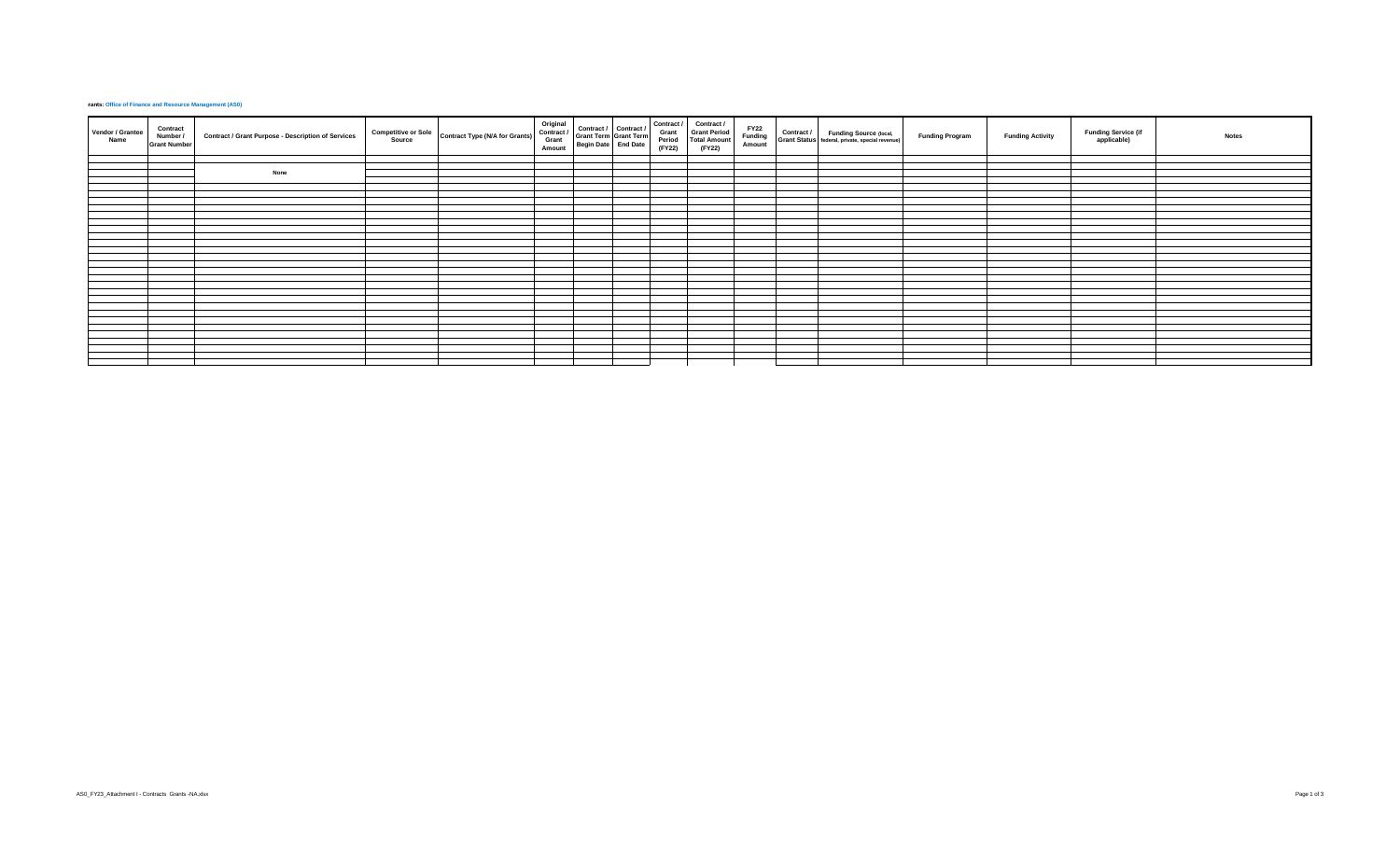## **rants: Office of Finance and Resource Management (AS0)**<br>**G 50)**

| $\frac{9}{20}$<br>Vendor / Grantee<br>Name | Contract<br>Number /<br>Grant<br>Number | Contract / Grant Purpose - Description of Services | <b>Competitive or Sole</b><br>Source | <b>Contract Type (N/A for Grants)</b> | Original<br>Contract /<br>Grant<br>Amount | Contract / Contract /<br>Grant Term Grant Term<br>Begin Date End Date | Contract /<br>Grant<br>Period<br>(FY22) | Contract /<br><b>Grant Period</b><br><b>Total Amount</b><br>(FY22) | <b>FY22</b><br><b>Funding</b><br>Amount | Contract /<br><b>Grant Status</b> | Funding Source (local,<br>federal, private, special<br>revenue) | <b>Funding Program</b> | <b>Funding Activity</b> | <b>Funding Service (if</b><br>applicable) | <b>Notes</b> |
|--------------------------------------------|-----------------------------------------|----------------------------------------------------|--------------------------------------|---------------------------------------|-------------------------------------------|-----------------------------------------------------------------------|-----------------------------------------|--------------------------------------------------------------------|-----------------------------------------|-----------------------------------|-----------------------------------------------------------------|------------------------|-------------------------|-------------------------------------------|--------------|
|                                            |                                         |                                                    |                                      |                                       |                                           |                                                                       |                                         |                                                                    |                                         |                                   |                                                                 |                        |                         |                                           |              |
|                                            |                                         | None                                               |                                      |                                       |                                           |                                                                       |                                         |                                                                    |                                         |                                   |                                                                 |                        |                         |                                           |              |
|                                            |                                         |                                                    |                                      |                                       |                                           |                                                                       |                                         |                                                                    |                                         |                                   |                                                                 |                        |                         |                                           |              |
|                                            |                                         |                                                    |                                      |                                       |                                           |                                                                       |                                         |                                                                    |                                         |                                   |                                                                 |                        |                         |                                           |              |
|                                            |                                         |                                                    |                                      |                                       |                                           |                                                                       |                                         |                                                                    |                                         |                                   |                                                                 |                        |                         |                                           |              |
|                                            |                                         |                                                    |                                      |                                       |                                           |                                                                       |                                         |                                                                    |                                         |                                   |                                                                 |                        |                         |                                           |              |
|                                            |                                         |                                                    |                                      |                                       |                                           |                                                                       |                                         |                                                                    |                                         |                                   |                                                                 |                        |                         |                                           |              |
|                                            |                                         |                                                    |                                      |                                       |                                           |                                                                       |                                         |                                                                    |                                         |                                   |                                                                 |                        |                         |                                           |              |
|                                            |                                         |                                                    |                                      |                                       |                                           |                                                                       |                                         |                                                                    |                                         |                                   |                                                                 |                        |                         |                                           |              |
|                                            |                                         |                                                    |                                      |                                       |                                           |                                                                       |                                         |                                                                    |                                         |                                   |                                                                 |                        |                         |                                           |              |
|                                            |                                         |                                                    |                                      |                                       |                                           |                                                                       |                                         |                                                                    |                                         |                                   |                                                                 |                        |                         |                                           |              |
|                                            |                                         |                                                    |                                      |                                       |                                           |                                                                       |                                         |                                                                    |                                         |                                   |                                                                 |                        |                         |                                           |              |
|                                            |                                         |                                                    |                                      |                                       |                                           |                                                                       |                                         |                                                                    |                                         |                                   |                                                                 |                        |                         |                                           |              |
|                                            |                                         |                                                    |                                      |                                       |                                           |                                                                       |                                         |                                                                    |                                         |                                   |                                                                 |                        |                         |                                           |              |
|                                            |                                         |                                                    |                                      |                                       |                                           |                                                                       |                                         |                                                                    |                                         |                                   |                                                                 |                        |                         |                                           |              |
|                                            |                                         |                                                    |                                      |                                       |                                           |                                                                       |                                         |                                                                    |                                         |                                   |                                                                 |                        |                         |                                           |              |
|                                            |                                         |                                                    |                                      |                                       |                                           |                                                                       |                                         |                                                                    |                                         |                                   |                                                                 |                        |                         |                                           |              |
|                                            |                                         |                                                    |                                      |                                       |                                           |                                                                       |                                         |                                                                    |                                         |                                   |                                                                 |                        |                         |                                           |              |
|                                            |                                         |                                                    |                                      |                                       |                                           |                                                                       |                                         |                                                                    |                                         |                                   |                                                                 |                        |                         |                                           |              |
|                                            |                                         |                                                    |                                      |                                       |                                           |                                                                       |                                         |                                                                    |                                         |                                   |                                                                 |                        |                         |                                           |              |
|                                            |                                         |                                                    |                                      |                                       |                                           |                                                                       |                                         |                                                                    |                                         |                                   |                                                                 |                        |                         |                                           |              |
|                                            |                                         |                                                    |                                      |                                       |                                           |                                                                       |                                         |                                                                    |                                         |                                   |                                                                 |                        |                         |                                           |              |
|                                            |                                         |                                                    |                                      |                                       |                                           |                                                                       |                                         |                                                                    |                                         |                                   |                                                                 |                        |                         |                                           |              |
|                                            |                                         |                                                    |                                      |                                       |                                           |                                                                       |                                         |                                                                    |                                         |                                   |                                                                 |                        |                         |                                           |              |
|                                            |                                         |                                                    |                                      |                                       |                                           |                                                                       |                                         |                                                                    |                                         |                                   |                                                                 |                        |                         |                                           |              |
|                                            |                                         |                                                    |                                      |                                       |                                           |                                                                       |                                         |                                                                    |                                         |                                   |                                                                 |                        |                         |                                           |              |
|                                            |                                         |                                                    |                                      |                                       |                                           |                                                                       |                                         |                                                                    |                                         |                                   |                                                                 |                        |                         |                                           |              |
|                                            |                                         |                                                    |                                      |                                       |                                           |                                                                       |                                         |                                                                    |                                         |                                   |                                                                 |                        |                         |                                           |              |